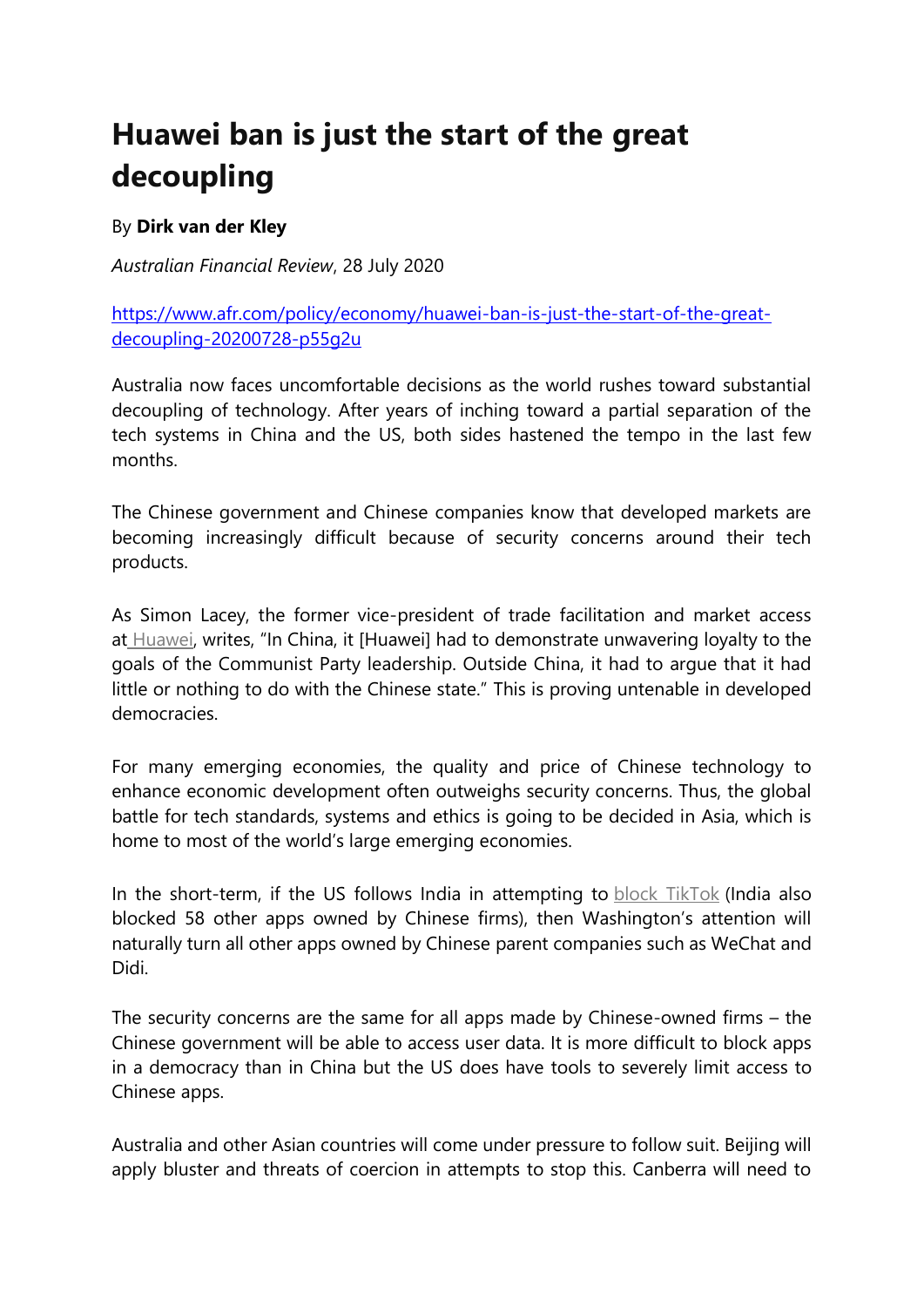make a call about data security versus the consumer appeal and benefits of many Chinese apps. Didi, for example, offers a lower commission than Uber, which benefits both drivers and passengers.

Beyond this, every collaboration between China and foreign tech organisations could potentially be impacted by ever-expanding US export controls.

Any Chinese entity that publicly claims to be involved with civil-military fusion (CMF) could be blocked from US tech exports. For political reasons, almost every university and large tech company in China feel obliged to publicly say that they support CMF. Numerous Australian (and Asian) universities have large deals with organisations that publicly state they support CMF. If their collaboration relies on equipment from the US, as it often does, they are vulnerable to supply disruption.

## **Export Controls**

In response to expanding US export controls, China is developing its own exports controls to be applied internationally. Already in May 2019, Beijing announced the establishment of an unreliable entity list and national security management list. A Ministry of Commerce official said that companies are to be placed on the unreliable entity list if they take "discriminatory actions taken against Chinese companies, such as boycotting or cutting off supplies."

It has still not been made clear how the lists will work in practice. But they will be implemented in some way as part of a suite of new measures designed to counter US efforts. The Communist Party's Central Committee and State Council published a document in May 2020 which calls for the establishment and improvement of both lists as part of a system of technology controls. It may be impossible for international companies to comply with both sets of requirements.

A Biden presidency will likely bring more predictability to US actions. But it does not guarantee a rollback of already significant restrictions. Many in the US recognise their capacity to pressure China and other tech companies will only reduce over time. This leads to a view that if the US wants to maintain its tech lead, it is now or never in terms of punishing China.

Observers point out that much tech collaboration still exists between China and the US. Research conducted by Andrew Kennedy of the Australian National University shows that Chinese research organisations concluded 144 R&D alliances with foreign partners between 2017 and 2019, which is a large jump compared to the years up to 2016. The US is the lead partner of choice.